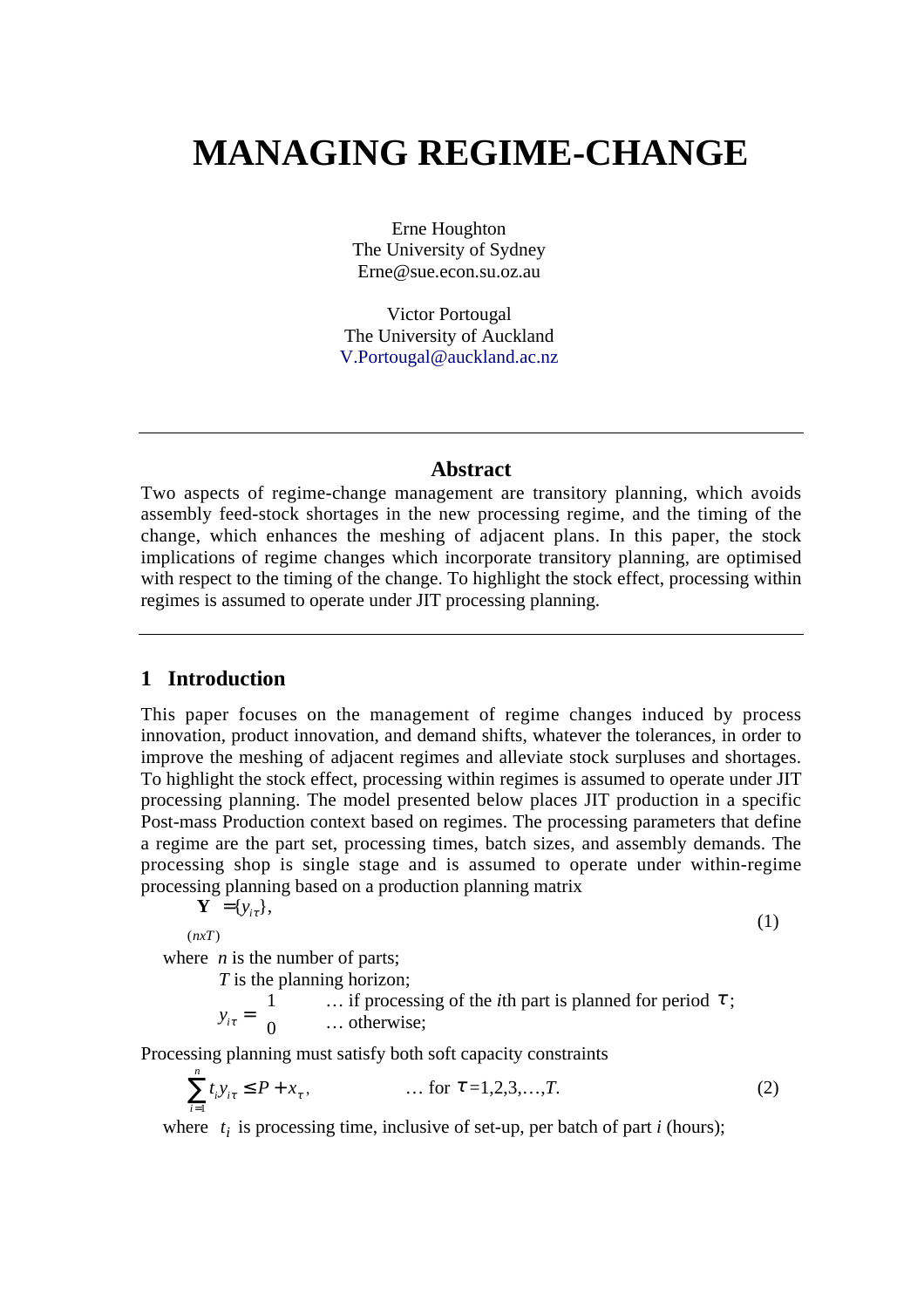*P* is processing capacity per period (hours);

 $x_{\tau}$  is overtime processing during processing period  $\tau$ ;

and, flow conservation equations

$$
I_{i\tau} + r_i y_{i,\tau-1} - d_i = I_{i,\tau+1}, \qquad \dots \text{ for } i = 1, 2, 3, \dots, n; \ \tau = 1, 2, 3, \dots, T. \tag{3}
$$
  
where  $d_i$  is the demand rate for part *i*;

*ri* is the batch size for part *i*;

 $I_{i\tau}$  is the opening stock of part *i* in period  $\tau$ .

Overtime processing in (2) enables nominal capacity to be exceeded and, as indicated in (3), processed batches become available to satisfy assembly demand one period after processing. Further, all variables are restricted to be non-negative, thereby precluding backlogging of demand for parts.

The facility may achieve JIT-type objectives by minimising a holding cost criterion subject to the above constraints and we will refer to the resulting solution as the *JIT processing plan*. The production planning matrix of this plan, **Y**, processes each part according to its part cycle,

$$
T_i = \frac{r_i}{d_i},\tag{4}
$$

and the shop cycle,  $T$ , is given by the lowest common multiple of the  $T$ <sup>*i*</sup>. The elements of column 1 of **Y** identify those parts to be processed in period  $\tau = 1$  by the values of *y*<sub>i</sub> and the columns are taken in order of  $\tau$ . When processing for period  $\tau = T^E$  is

complete, the next processing period is  $\tau = 1$ , and the cycle continues. Since the shop cycle is repeated for the duration of the regime, it becomes the horizon for purposes of optimising the processing plan. The JIT processing plan typically incorporates a high workload variance which prevails for the duration of the regime. The variance may subsequently be improved by holding the first criterion as pre-emptive and minimising a second criterion in terms of overtime costs through regular Capacity Requirements Planning (CRP) strategies. The secondary optimisation gives a new production planning matrix that defines an *optimally phased JIT processing plan* over the shop cycle.

The motivation of this paper is the enduring focus of the production systems literature on steady state properties with the result that, as noted by Gopalan et. al. (1996, p.18), "little effort has been devoted to the study of systems during their transient period". While regimes in JIT systems have attracted considerable interest, for example in Miltenburg (1991), the impact of changes in JIT regimes, and their management, have not. As a case in point, the concept of Post-mass Production, introduced by Womack (1990), which is relatively new in the volume-versus-variety mapping of production types, has received great attention in the literature with respect to optimum within-regime production, but little with respect to optimum transitory behaviour between regimes.

## **2 Changing Regime**

The existing plan is referred to as *plan E*, which processes a set of parts  $M<sup>E</sup>$  according to the processing matrix  $Y^E$ . The new plan is referred to as *plan N*, which processes a set of parts  $M^N$  according to the processing matrix  $\mathbf{Y}^N$ . The drivers of regime change and the corresponding changes to processing parameters are: *process innovation type 1* (*D*1), which introduces processing efficiencies and changes the processing times,  $t_i$  of the set of parts *M*1; *process innovation type 2* (*D*2), which introduces efficiencies in change-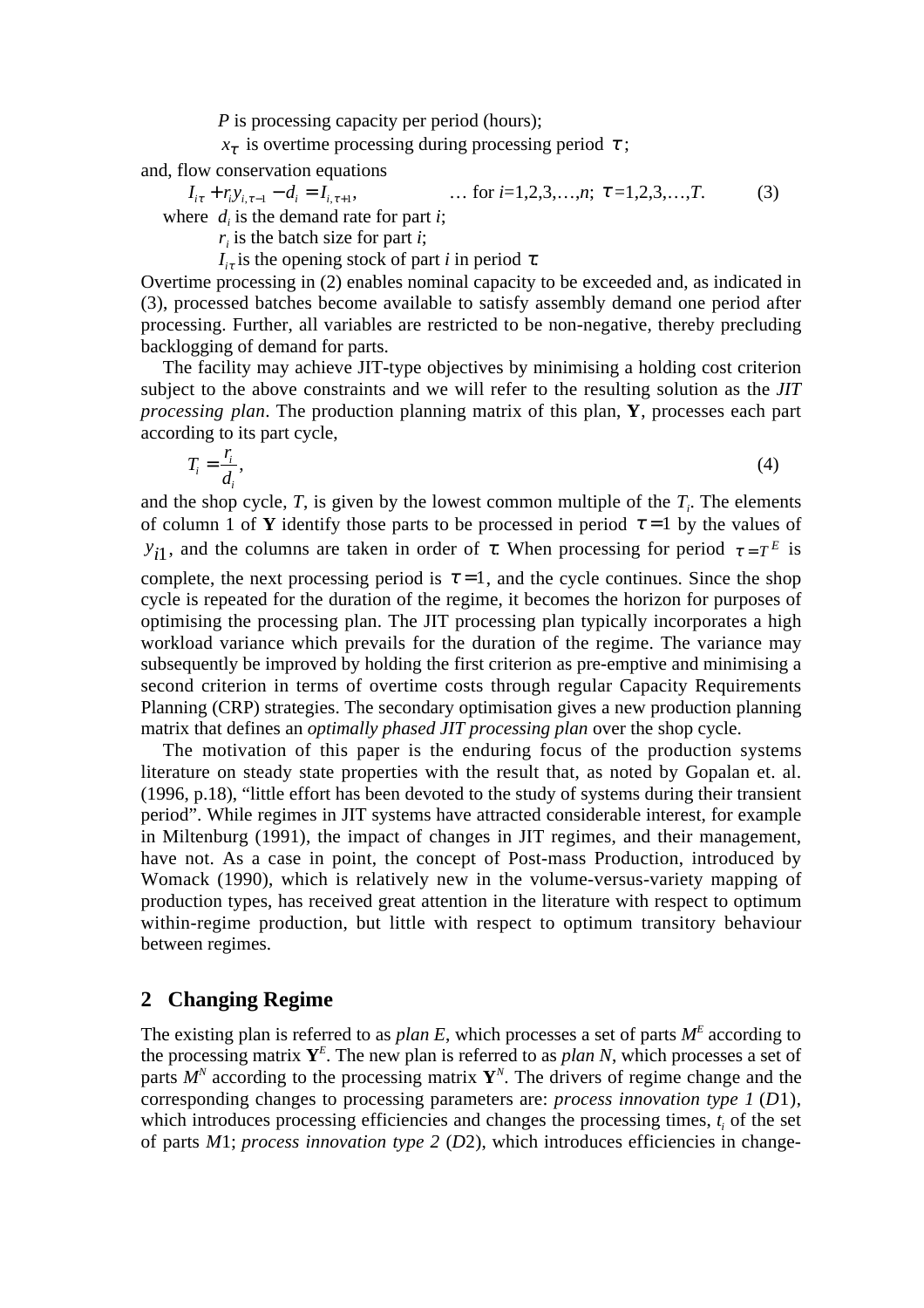over processes and changes batch sizes, *r<sup>i</sup>* for the set of parts *M*2; *product innovation* (*D*3), which introduces new products, and a set of new parts, *M*3; it also removes a set of discontinued parts, *M*3A; *demand shift* (*D*4), which is seasonal or evolutionary, and changes the set of demand rates, *d<sup>i</sup>* for the set of parts *M*4.

We will distinguish parameters and variables of two adjacent plans by a superscript *E* for the existing plan, and superscript *N* for the new plan. All drivers and associated parameter changes are assumed to be consistent with the facility and its nominal capacity, *P*.

All drivers may result in new regimes with new workload profiles and that all drivers except Process Innovation Type I may give new shop cycles. In all cases **Y***<sup>N</sup>* follows from the effect of the parameter change on part cycles which are re-phased to optimise workload profile.

In this section, Plan *N* opens at the start of period  $\tau^N = 1$  of the shop cycle,  $T^N$ , according to  $Y^N$ ; and, a Plan *E* closes at the end of a shop cycle, i.e. at the completion of column  $\tau^E = T^E$  of  $Y^E$ . Alternative timing strategies are, of course, possible and in Section 4 the timing strategy is optimised.

A measure of the disparity of  $Y^E$  and  $Y^N$  is given with respect to part *i*, by the "earliness" of the first processing period for part *i* in Plan *N* compared to the latest possible processing period consistent with assembly demand. This disparity, which we will refer to as the *seam* between  $Y^E$  and  $Y^N$ , depends on the first processing period in plan *E*, denoted by  $f_i^E$  and defined as

$$
f_i^E = \lim_{\substack{1 \le \tau \le T^E \\ y_{i\tau}^E \neq 0}} \left\{ \mathfrak{V}_{i\tau}^E \right\}, \tag{5}
$$

as well as the first processing period in the new regime, denoted by  $f_i^N$  and defined correspondingly in terms of plan *N*. It is clear that stock from Plan *E* will become zero during period

$$
\tau^N = \left[ f_i^E(d_i^E/d_i^N) \right] + 1,\tag{6}
$$

where under-brackets indicate largest integer less than. To avoid stock-out, A JIT processing plan would process in period  $\int_{i}^{E} (d_i^{E}) d$ *i E i*  $\left[ \int_{i}^{E} (d_i^{E}/d_i^{N}) \right]$ . Since processing under plan *N* 

will occur in period  $\tau^N = f_i^N$  $\tau^{N} = f_i^{N}$ , the seam for part *i* is given by

$$
s_i = \left[ f_i^E (d_i^E / d_i^N) - f_i^N \right] \tag{7}
$$

where *s*<sub>*i*</sub><0 indicates lateness.

While those increases in base stock resulting from changed demand are regarded as an inevitable feature of regime change, the increases in base stock resulting from the seam are avoidable through regime-change management, and are referred to as excess stock. Since  $d_i^N$  gives excess stock per period of earliness, it is clear that excess stock resulting from a regime change is given by

*i N*  $e_i = d_i^N s_i$ , ... for all *i* (8)

where  $e_i$ <0 indicates a shortage. Parts with positive seam elements carry excess stocks to the new regime, and those with negative negative elements provide infeasible feed stock for assembly in the new regime.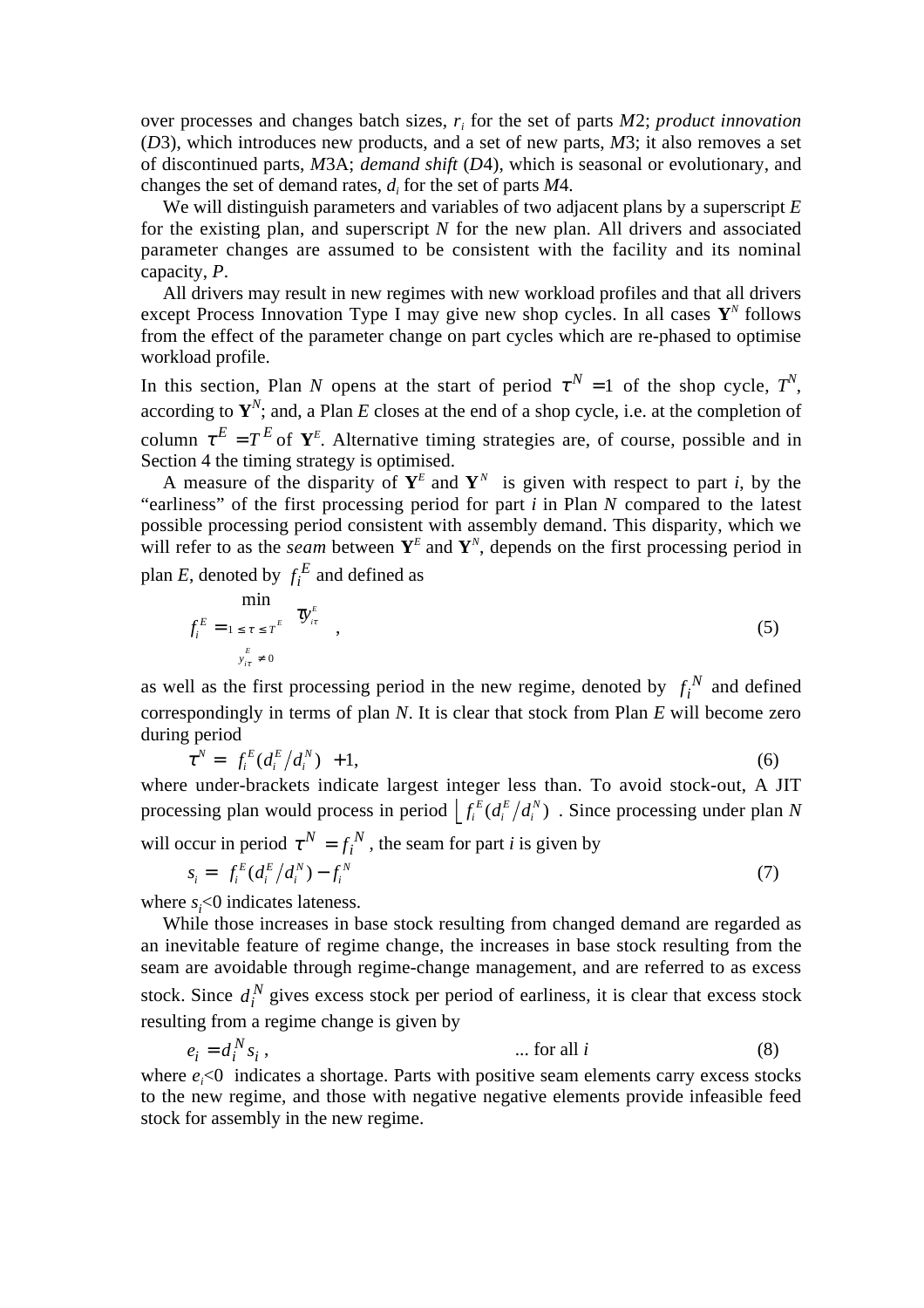#### **3 Transitory Plans And Timing**

The transitory plan is implemented under CRP strategies during any period,  $\tau^T$  prior to stock-out, where this is given by

$$
\tau^T < \begin{cases} \tau^N = 1 & \text{if } i \in M3 \text{ and } \\ \tau^N = \left[ f_i^E(d_i^E/d_i^N) \right] + 1 & \text{if } i \notin M3 \text{ and } s_i < 0. \end{cases} \tag{9a}
$$

Negative seams are bounded by

$$
-f_i^N \le s_i < 0 \tag{10}
$$

and it is clear that  
\n
$$
f_i^N \le T_i^N
$$
, (11)

it follows that a tighter lower bound is given by

$$
-T_i^N \le s_i < 0\,. \tag{12}
$$

Hence, from (8) the shortage associated with a negative seam is bounded by

$$
d_i^N s_i \le e_i < 0 \tag{13}
$$

and since

$$
\left|d_i^N s_i\right| \le \left|d_i^N T_i^N\right| \tag{14}
$$

the shortage is seen to be less than the batch size under the transitory regime. It is, therefore, clear that a transitory plan eliminates shortages.

The excess stocks that result from a transitory plan are given by

$$
e_i^T = \begin{cases} d_i^N(T_i^N + s_i) & \text{...for } s_i < 0; \\ d_i^N s & \text{...otherwise.} \end{cases}
$$
 (15a)

where the superscript indicates the excess follows upon a transitory plan. Of course,  $_{i}^{T} > 0$  $e_i^I > 0$  from (12), giving excess stock as the measurable outcome for all drivers. The cost implications of a transitory plan derive from the holding costs of excess stocks, which augment the excess stocks of positive seam parts. As elsewhere in this paper, CRP costs are implemented on a once-over basis and are assumed to be trivial. The excess stocks, on the other hand, prevail across the new regime.

The regime disparity measure given by the seam vector, is sensitive to the meshing of  $Y^E$  and  $Y^N$  which is, in turn, influenced by the timing of existing regime closure and new regime opening. It is possible, therefore, to optimise the excess stocks of (15) with respect to regime-change timing. We denote the closing period of Plan  $E$  by  $\Delta^E$ , and the opening period of plan *N* by  $\Delta^N$ ; Plan *E* is closed at the end of period  $\tau^E = \Delta^E$ , and Plan *N* is opened at the start of period  $\tau^N = \Delta^N$ . In Section 2, timing was defined by  $\Delta^E = T^E$  and  $\Delta^{N}=1$ . Holding costs of the excess stocks given in (15), are then minimised with respect to  $\Delta^E$  and  $\Delta^N$ , using a timing shift operator of **A**. In practical problems, where *T* is typically around 14 days, solutions are found without difficulty.

#### **4 Conclusion**

In the current business environment where inventory costs are a major component of production costs, a flexible structure of regimes is commonly combined with a JIT processing planning system within regimes. The paper has shown that in such an environment, unless adequate attention is given to regime-change management, the